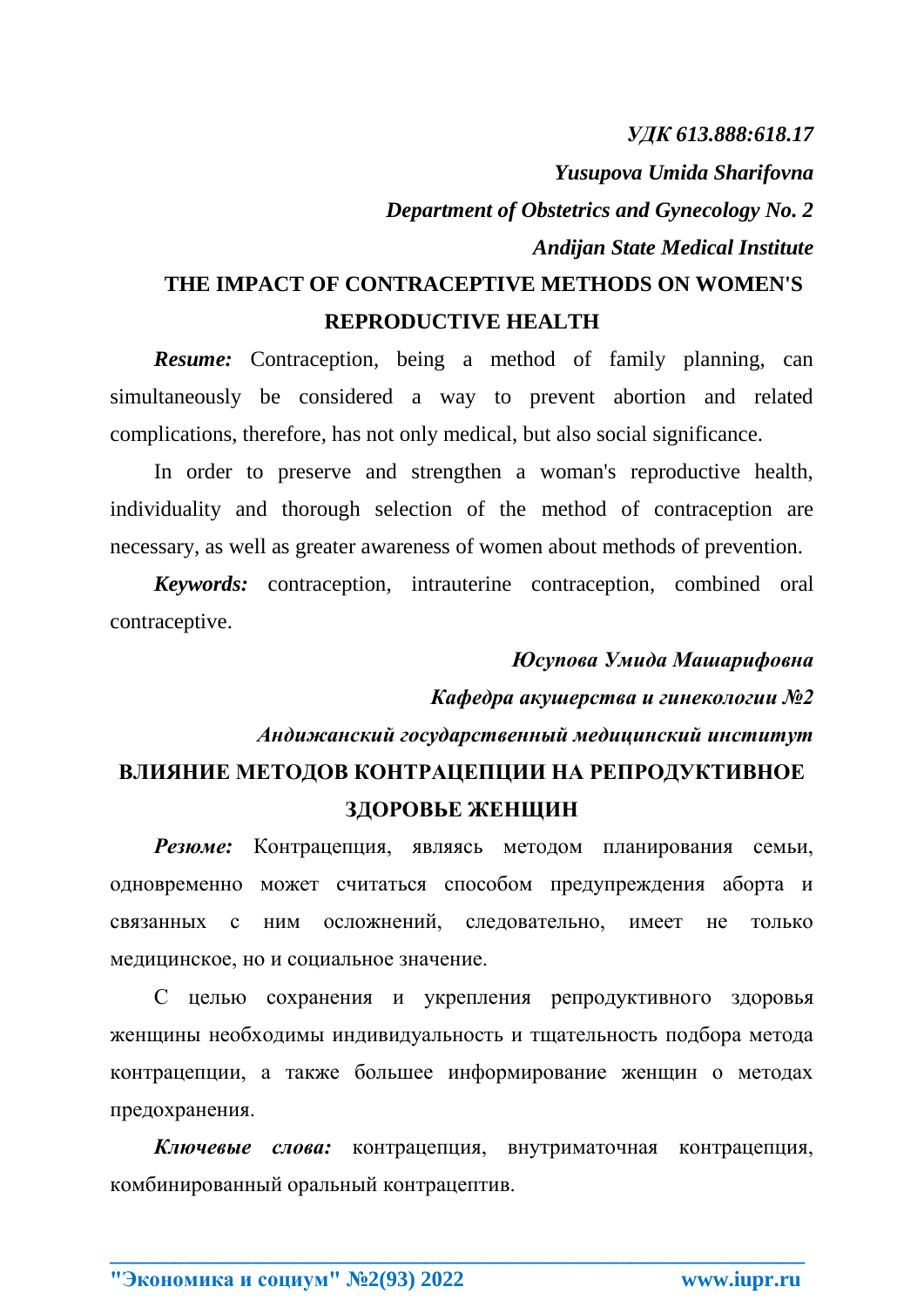**Relevance.** The need to discuss undifferentiated prevention and treatment of complications during intrauterine interventions is determined by a number of reasons. Firstly, more than 250 million new cases of sexually transmitted diseases are registered worldwide every year.

The main majority of patients in this profile are under the age of 25, are women of reproductive age [2,4,8] and belong to the "reserve of childbirth" group. This determines the second feature of the problem associated with this pathology: a large number of secondary complications leading to impaired reproductive function (infertility, miscarriage, etc.) And, finally, the third important factor is the growth among patients of reproductive age of women suffering from chronic infections of the reproductive system. Unfortunately, we have to state that the number of intrauterine interventions with various purposes (diagnostic, therapeutic and abortive manipulations) in total in this group of women has a steady upward trend.

In the last few decades, approaches to the rational prevention of postoperative complications have been developed in surgery and gynecology[3,5,9]. In many studies, in order to standardize approaches to antibacterial prevention, the risk of developing infectious complications after surgical interventions is distinguished. In addition, there are numerous risk factors that affect the occurrence of infectious and inflammatory diseases after surgical interventions in obstetrics and gynecology. The administration of antibiotics for the prevention of infectious complications implies ensuring effective concentrations of the drug in the tissues until their contamination during and after surgery. At the same time, against the background of prolonged use of antimicrobial agents, the probability of infectious and inflammatory diseases in the postoperative period not only does not decrease, but also increases somewhat [1,6,8].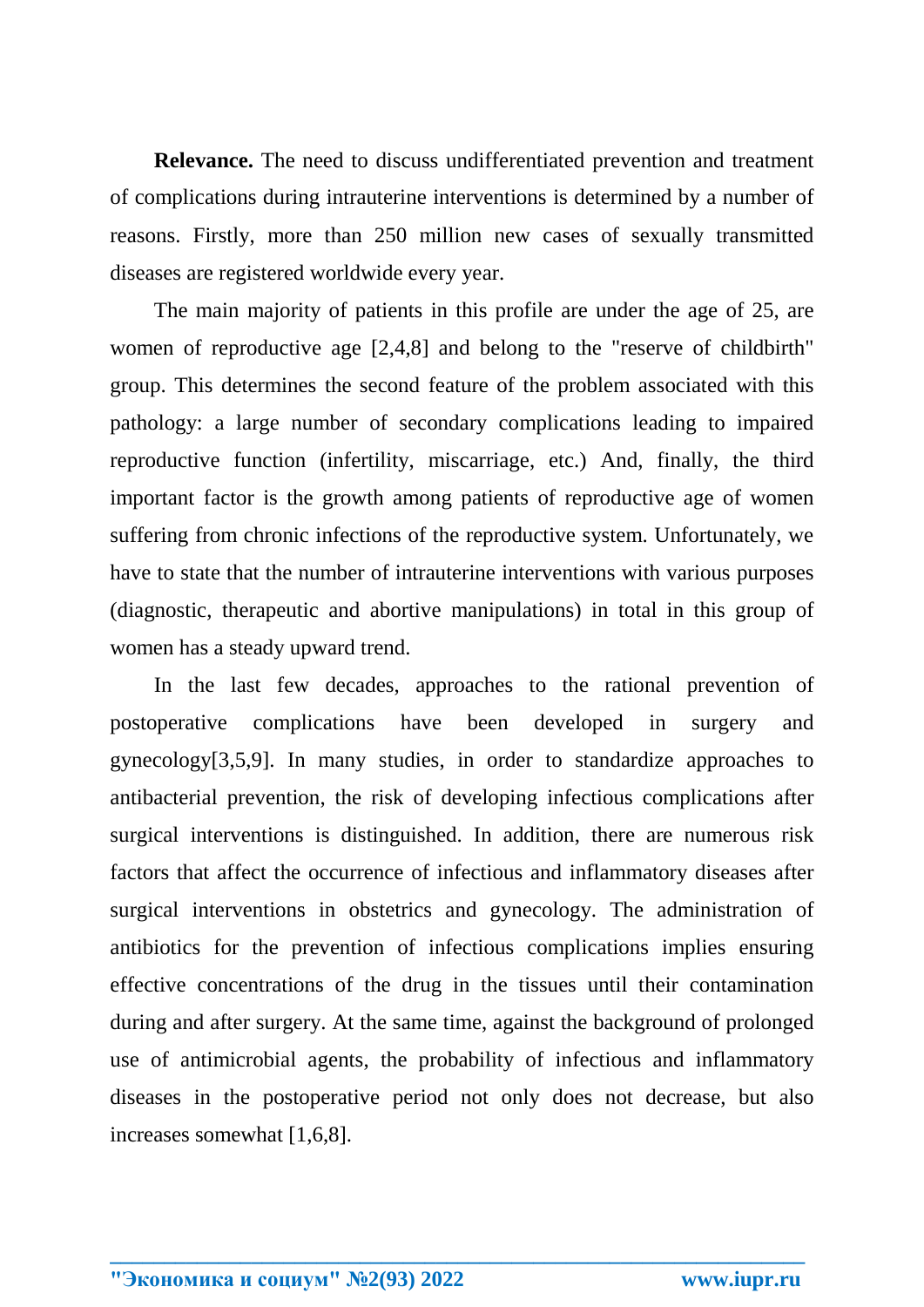It is proved that the development of the infectious process is prevented by the introduction of antibiotics no later than 3 hours after the creation of the wound surface (the entrance gate for bacterial pathogens). On the other hand, prescribing antibiotics more than a day before surgery increases the risk of developing resistance of microorganisms to the drug. Therefore, the optimal regimen of antibiotic prophylaxis is the first administration of the antibiotic perioperatively (or intraoperatively - with caesarean section) and subsequent within 12-24 hours [5,7].

**The purpose of the study**. Optimization of reproductive health of women using intrauterine contraception.

**Materials and methods of research.** To fulfill our task, we selected 85 patients who were diagnosed with IUD and had complications. In them, we conducted a clinical analysis and predicted complications.

In the main group of women whose pregnancy was terminated by medical abortion up to 12 weeks by curettage, 2 patients (6.7%) had exacerbation of chronic adnexitis.

In the control group, problems after abortion occurred in 12 women (40%): exacerbation of chronic adnexitis was in 6, metroendometritis - in 3, acute adnexitis - in 2, menstrual cycle disorders in one patient.

**The results of the study.** The main factors that influenced the choice of the method of contraception (IUD) were the fear of repeated abortions, the psychological unacceptability of hormonal contraception, as well as the high effectiveness of IUD, ease of use, affordable cost, harmlessness to health, duration of action, comfort in the sexual sphere. The majority (65.9%) of the surveyed women have a negative attitude to hormonal contraception, preferring to use IUD until menopause. j

The reproductive behavior of women before the use of IUD was characterized by frequently alternating pregnancies, a large proportion of which were abortions, including almost a third before the first birth. The ratio of the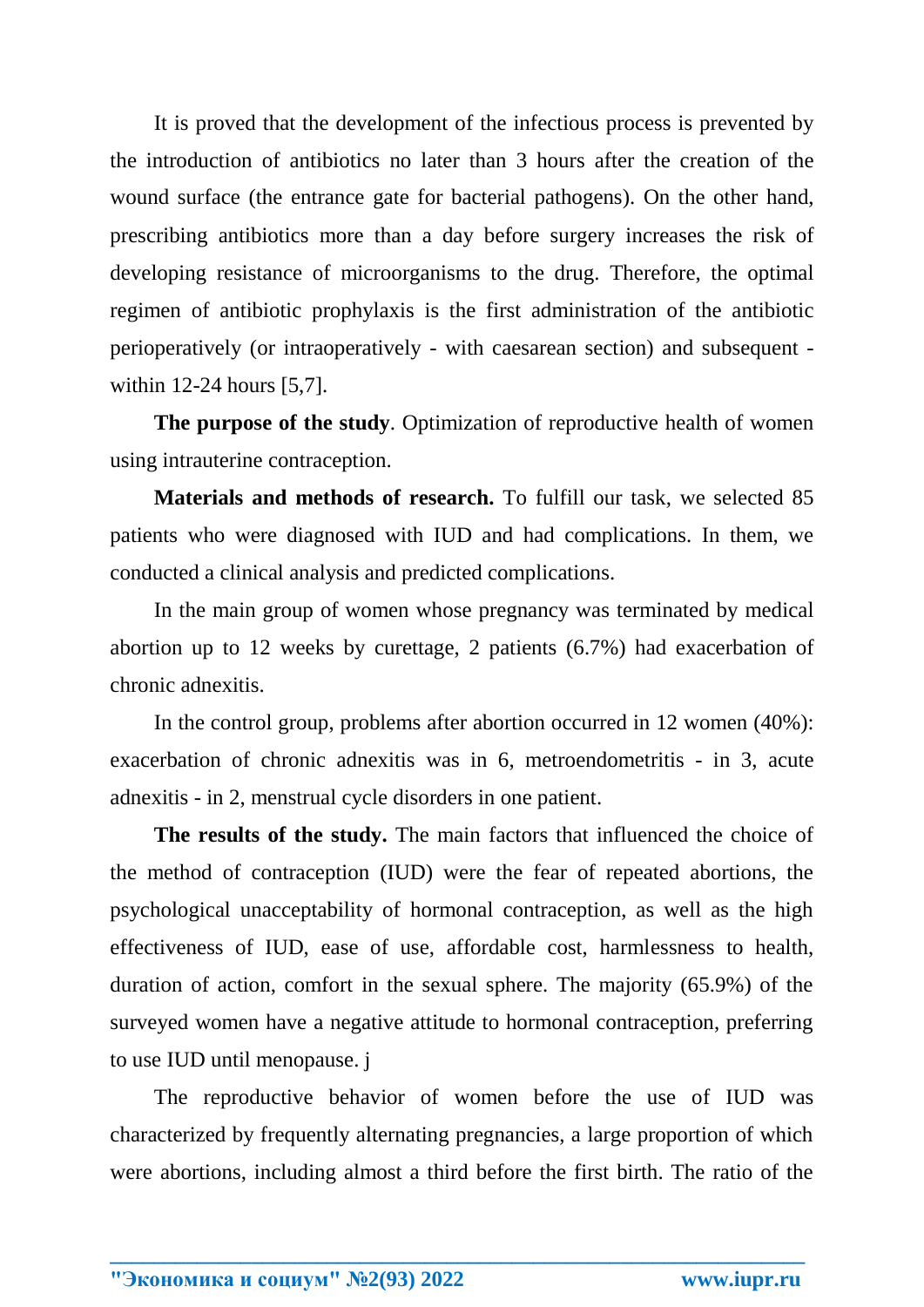number of abortions to the number of births was 2.1:1 in the group of women with inflammatory diseases of the pelvic organs (VZOMT) on the background of IUD and 1.7:1 - without VZOMT.

Intrauterine contraception, subject to the technology of its use, does not adversely affect the fertility of women, allowing them to carry a pregnancy after using IUD. Among women who wished to become pregnant after timely extraction of IUD, 55.6% became pregnant within six months, the rest - within a year. At the same time, the frequency of complications of pregnancy and childbirth did not exceed the average population indicators.

Violations of vaginal microbiocenosis are detected more often in women with VZOMT and are characterized by a small amount or complete absence of lactobacilli and the presence of opportunistic flora (Staphylococcus aureus, Enterobacteria, Gardnerella, Candida fungi).

The results of the study of the content of immunoglobulins A, M and G in the blood serum of women with IUD against the background of IUD showed no significant differences in comparison with the group of women who did not have IUD during the use of IUD.

Risk factors for the development of inflammatory diseases of the organs, small, pelvis against the background of IUD are transferred VZOMT or sexually transmitted infections, multiple sexual partners, insufficient examination or inadequate treatment before the introduction of a contraceptive, as well as the lack of follow-up during the use of this method.

**Conclusion.** Based on the results of the conducted research, it will be possible to improve the complex of therapeutic and preventive measures and put into practice scientifically-based recommendations for the prediction and prevention of complications as a result of the use of IUD. The necessity of a thorough examination of patients before the appointment of intrauterine contraception and further dynamic monitoring is substantiated.